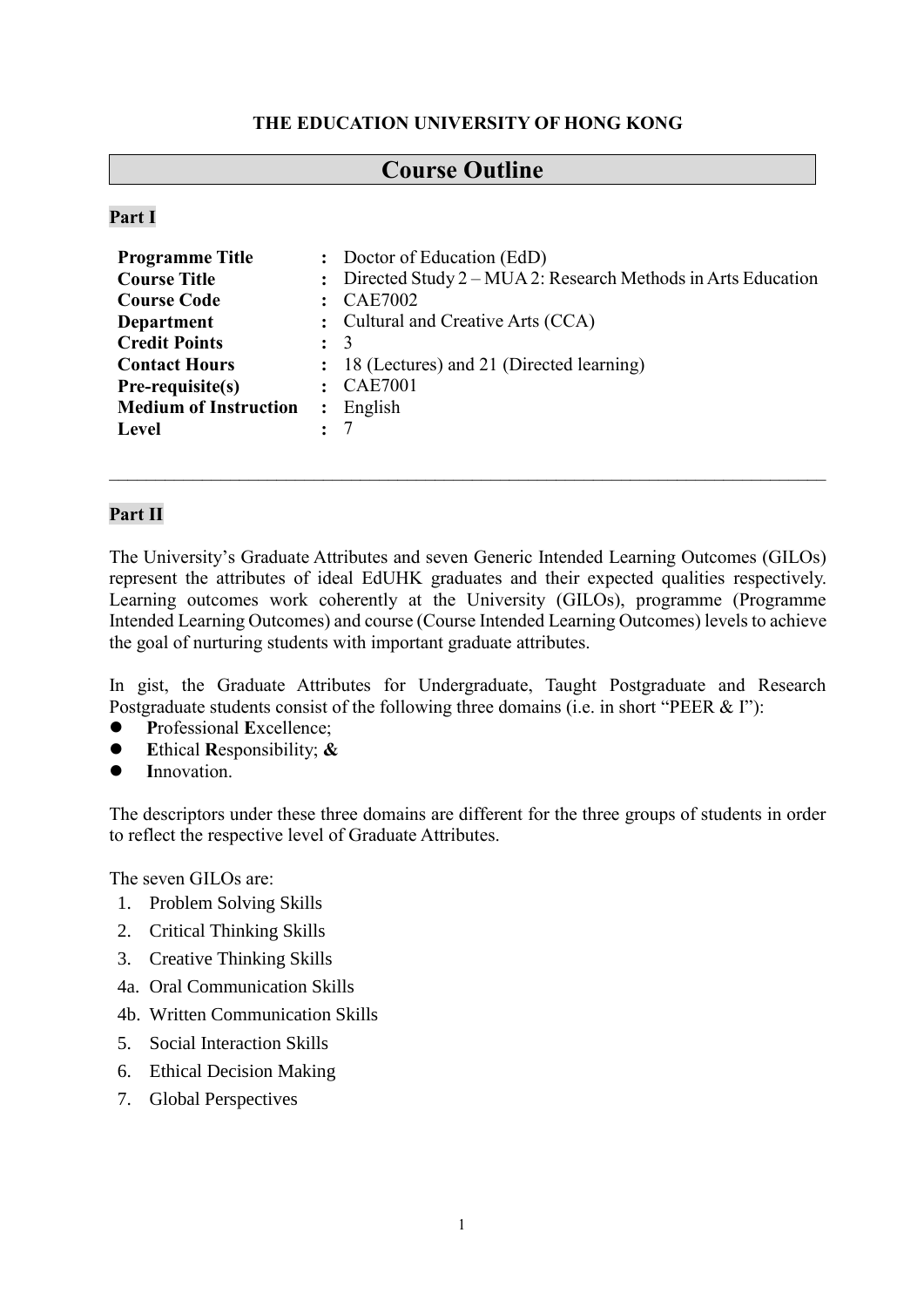## **1. Course Synopsis**

This course aims to enable the candidate to prepare a research proposal based on a comprehensive review of literature in an approved area of study. Candidates will appraise different approaches, methods and procedures employed in arts education research. By the conclusion of this course, candidates should have identified their proposed areas of research interest, established the rationale, developed the preliminary research questions, proposed the theoretical framework, and reviewed the relevant literature, and selected the appropriate research methods with justification.

## **2. Course Intended Learning Outcomes (CILOs)**

*Upon successful completion of this course, students should be able to:*

- $C I L O<sub>1</sub>$  describe the strengths and limitations of different research methods used in arts education inquiry;
- $\text{CILO}_2$  evaluate the research design of studies in arts education inquiry;
- CILO<sup>3</sup> write and present a research proposal based on a critical review of literature in an approved area of study; and
- CILO4 address ethical issues of research appropriately.

## **3. Content, CILOs and Teaching & Learning Activities**

| <b>Course Content</b>                           | <b>CILOs</b>                    | <b>Suggested Teaching &amp;</b> |  |
|-------------------------------------------------|---------------------------------|---------------------------------|--|
|                                                 |                                 | <b>Learning Activities</b>      |  |
| Research design, methods and techniques         | C <sub>LO<sub>1,2</sub></sub>   | Lecture, group discussion,      |  |
| used in arts education research                 |                                 | assignments, readings           |  |
| Methodological and ethical issues in research   | $CLO_{1,2}$ &4                  | Group discussion,               |  |
| on arts education                               |                                 | assignments, readings           |  |
| Concepts of validity, reliability, consistency  | C <sub>LO<sub>1,2</sub></sub>   | Group discussion,               |  |
| and generalisability in arts education research |                                 | assignments, readings           |  |
| Current and emerging issues in artistic         | C <sub>LO<sub>2,3</sub></sub>   | Group discussion,               |  |
| performance and practice in relation to         |                                 | assignments, readings           |  |
| education                                       |                                 |                                 |  |
| Contextualizing and refining research           | C <sub>LO</sub> <sub>2, 3</sub> | Group discussion,               |  |
| questions in arts education research            |                                 | assignments, readings           |  |

#### **4. Assessment**

| <b>Assessment Tasks</b>                                        | <b>Weighting</b> | <b>CILOS</b>       |
|----------------------------------------------------------------|------------------|--------------------|
|                                                                | (%)              |                    |
| a. Submission of a research proposal (approximately 5000   70% |                  | $CLO_{1,2,3,8}$    |
| words) consisting of four sections: 1) rationale, 2)           |                  |                    |
| research questions, 3) literature review, research             |                  |                    |
| methodology with justification                                 |                  |                    |
| Seminar presentation of the research proposal<br>$b_{\cdot}$   |                  | $C\ddot{L}O_3$ & 4 |

## **5. Required Text(s)**

Nil

## **6. Recommended Readings**

Borgman, C. L. (2007). *Scholarship in the digital age: Information, infrastructure, and the Internet*. Cambridge, MASS: MIT Press.

Burnard, P., & Hennessy, S. (2006). *Reflective practices in arts education*. Dordrecht, The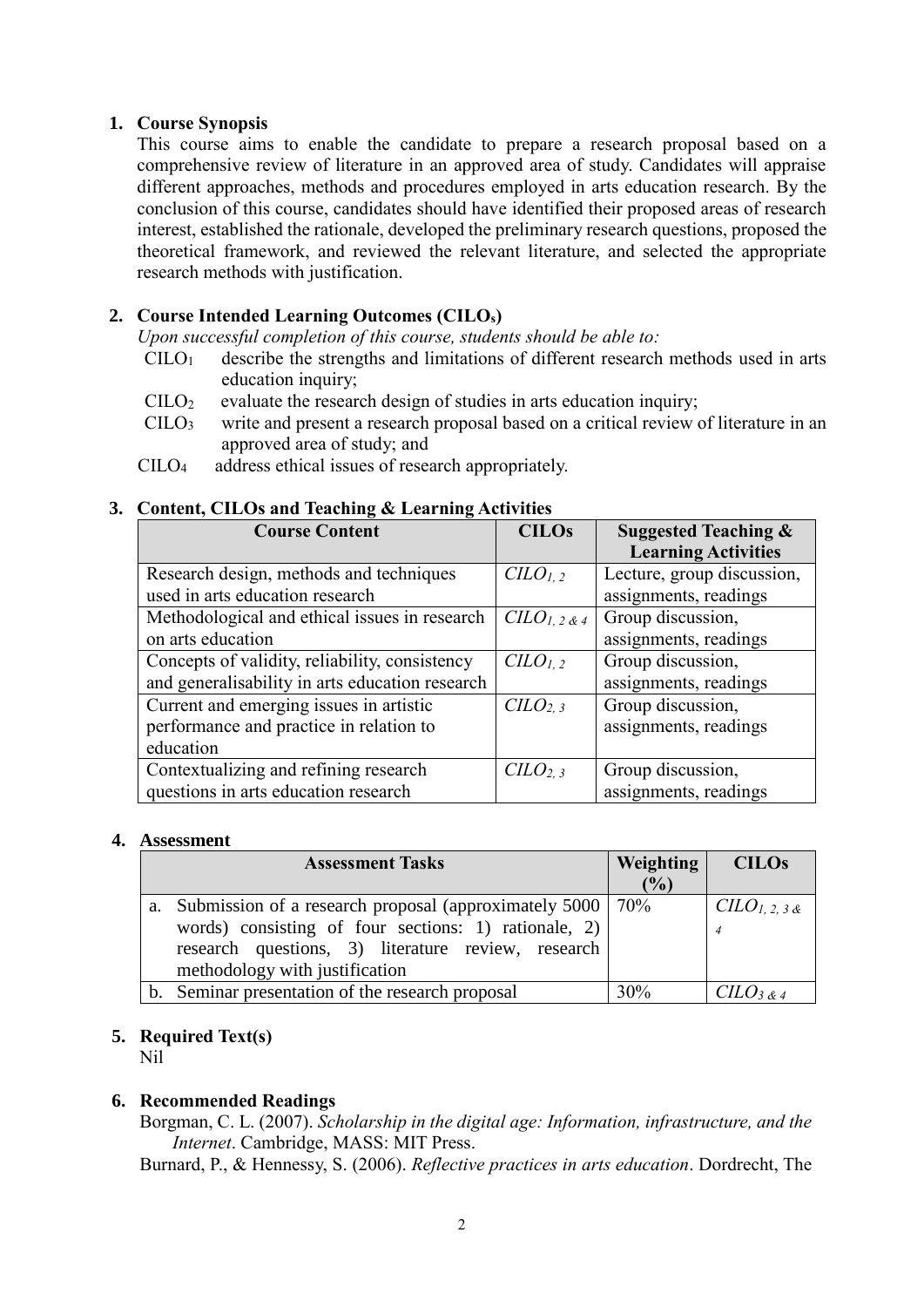Netherlands: Springer.

Byrne, D. (2016). *Research ethics.* Los Angeles, CA: Sage.

- Cahnmann-Taylor, M., and Siegesmund, R., (Eds.) (2017). *Arts-based research in education: Foundations for practice.* New York: Taylor & Francis.
- Colwell, R. (Ed.). (2006). *MENC handbook of research methodologies*. New York: Oxford University Press.
- Czarniawska-Joerges, B. (2004). *Narratives in social science research*. Thousand Oaks, CA: Sage.
- Delacruz, E. (2013). Four decades of emerging scholarship in visual arts education. *Visual Arts Research, 39*(2), v-vii. DOI: 10.5406/visuartsrese.39.2.v
- Dolowitz, D., Buckler, S., & Sweeney, F. (2008). *Researching online*. New York: Palgrave Macmillan.
- Froehlich, H. C., & Carol Frierson-Campbell, C. (2013). *Inquiry in music education: Concepts and methods for the beginning researcher* (revised edition). New York & London: Routledge.
- Krathwohl, D. R. & Smith, N. L. (2004). *How to prepare a dissertation proposal: Suggestions for students in education and the social and behavioral sciences*. Syracuse, NY: Syracuse University Press.
- Leavy, P. (2017). *Handbook of Arts-based Research*. New York: Guilford Publications.
- Liamputtong, L. & Rumbold, J. (2008). *Knowing differently: Arts-based and collaborative research methods*. Markham, Ontario: International Press Publication.
- Locke, L. F., Spirduso, W. W., & Silverman, S. J. (2007). *Proposals that work: A guide for planning dissertations and grant proposals* (5th ed.). Thousand Oaks: Sage Publications.
- Lycouris, S. (2011). Practice-led research in arts, design and architecture. In T. Fell, K. Flint, & I. Haines (Eds.), *Professional Doctorates in the UK 2011* (pp. 62-70). Lichfield, Staffordshire, UK: UK Council for Graduate Education.
- Madsen, C. K., & Prickett, C. A. (Eds.). (2003). *Applications of research in music behavior*. Tuscaloosa, AL: University of Alabama Press.
- Prior, R. (Ed.).(2018). *Using Art as Research in Learning and Teaching: Multidisciplinary Approaches Across the Arts.* Bristol: Intellect Books.
- Sinner, A., Leggo, C., & Irwin, R. L. (2006). Arts-based educational research dissertations: Reviewing the practices of new scholars. *Canadian Journal of Education, 29*(4), 1223‐ 1270.
- Smith, H., & Dean, R. T. (2009). *Practice-led research, research-led practice in the creative arts*. Edinburgh, UK: Edinburgh University Press.
- Stanczak, G. (Ed.)(2007). *Visual research methods: image, society, and representation*. Thousand Oaks, Calif.; London: Sage.
- Thompson, L. K. & Campbell, M. R. (Eds.). (2008). *Diverse methodologies in the study of music teaching and learning.* Charlotte, NC: Information Age Publishing.

#### **7. Related Web Resources**

Polytechnic University of Hong Kong. *Writing a research proposal.* Available from <http://www.lib.polyu.edu.hk/researchers/rp/wrp> Research Proposal Template. [http://essay-libyrary.com/2010/07/31/research-proposal-template/](http://essay-library.com/2010/07/31/research-proposal-template/) <http://www.llc.manchester.ac.uk/ctis/phd/proposal/> [www.psu.edu/dept/cew/WritingProposals.doc](http://www.psu.edu/dept/cew/WritingProposals.doc) <http://www.scribd.com/doc/24644382/Writing-tips-for-PhD-Proposal> <http://www.hku.hk/gradsch/web/resources/preparing-thesis.pdf>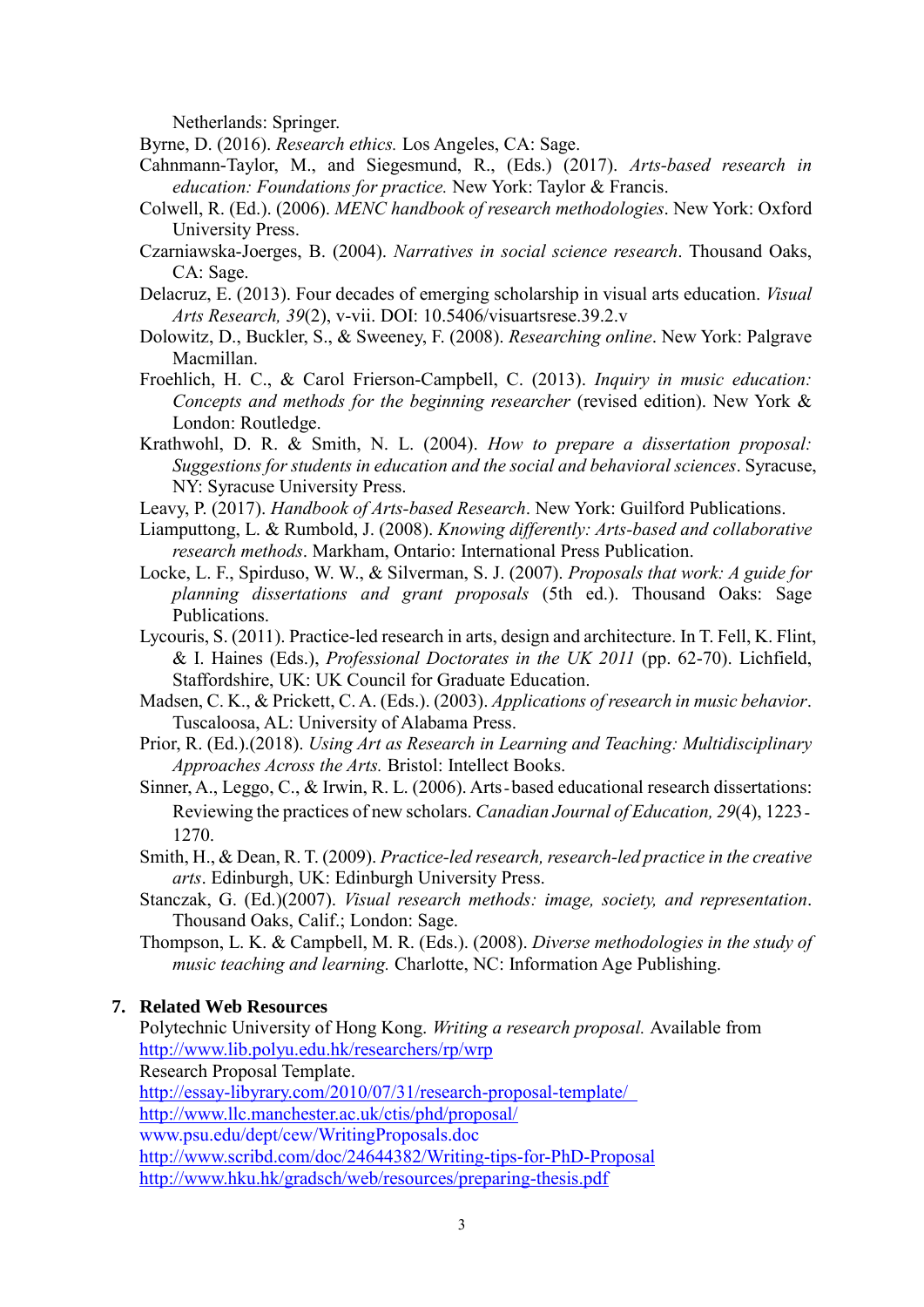[http://www.rsc.qut.edu.au/pdfs/Training/res/How%20to%20write%20a%20better%20thes](http://www.rsc.qut.edu.au/pdfs/Training/res/How%20to%20write%20a%20better%20thesis.pdf) [is.pdf](http://www.rsc.qut.edu.au/pdfs/Training/res/How%20to%20write%20a%20better%20thesis.pdf)

<http://www.ece.nus.edu.sg/stfpage/eleamk/phd/phdth3.html>

[http://134.148.4.164/Resources/Divisions/Research/Office%20of%20Graduate%20Studie](http://134.148.4.164/Resources/Divisions/Research/Office%20of%20Graduate%20Studies/Research%20Higher%20Degrees/supervision/supervision_docs/Preparing_Exam.pdf) [s/Research%20Higher%20Degrees/supervision/supervision\\_docs/Preparing\\_Exam.pd](http://134.148.4.164/Resources/Divisions/Research/Office%20of%20Graduate%20Studies/Research%20Higher%20Degrees/supervision/supervision_docs/Preparing_Exam.pdf) [f](http://134.148.4.164/Resources/Divisions/Research/Office%20of%20Graduate%20Studies/Research%20Higher%20Degrees/supervision/supervision_docs/Preparing_Exam.pdf)

## **8. Related Journals**

*International Journal of Education & the Arts International Journal of Music Education [International Journal of Community Music](http://www.intellectbooks.co.uk/journals.php?issn=17526299) International Journal of Social, Political, and Community Agendas in the Arts International Journal of Education through Art International Journal of Cultural Studies International Journal of [Technology and Design Education](http://www.springer.com/education/journal/10798) [International Journal of the Creative Arts in Interdisciplinary Practice](http://www.ijcaip.com/) International Journal of Knowledge, Culture & Change Management International Journal of Learning Journal of Research Practice [Journal of Educational Leadership, Policy & Practice](http://search.informit.com.au/browseJournalTitle;res=IELHSS;issn=1178-8690) Education Research International [Australasian Journal of Educational Technology](http://www.ascilite.org.au/ajet/ajet.html) Research Studies in Music Education Music Education Research Australian Journal of Music Education British Journal of Music Education Finnish Journal of Music Education [Journal of Music Teacher Education](http://jmt.sagepub.com/) [Journal of Aesthetic Education](http://muse.jhu.edu/journals/the_journal_of_aesthetic_education/) [Philosophy of Music Education Review](http://muse.jhu.edu/journals/pme/)  [Journal of Historical Research in Music Education](http://www.utc.edu/Faculty/William-Lee/Journal.html)  Journal of Research in Music Education Bulletin of Historical Research in Music Education [Bulletin of the Council for Research in Music Education](http://www.crme.uiuc.edu/)  Update: Applications of Research in Music Education [Visions of Research in Music Education](http://www-usr.rider.edu/~vrme/)  [Music and Politics](http://www.tandf.co.uk/journals/titles/14649365.asp) Music Education Research and Innovation [Reviews of Research in Human Learning a](http://cml.music.utexas.edu/journal.htm)nd Music e-Journal of Studies in Music Education Research & Issues in Music Education [Research in Comparative and International Education](http://www.wwwords.co.uk/rcie/) [Pedagogy, Culture and Society](http://www.tandf.co.uk/journals/titles/14681366.asp) Art & Research: Journal of Ideas, Contexts and Methods Arts & Health: An International Journal for Research, Policy and Practice Theory, Culture & Society Journal of Visual Culture Media, Culture, and Society Media Education Research Journal [Media International Australia](http://www.uq.edu.au/mia/)*